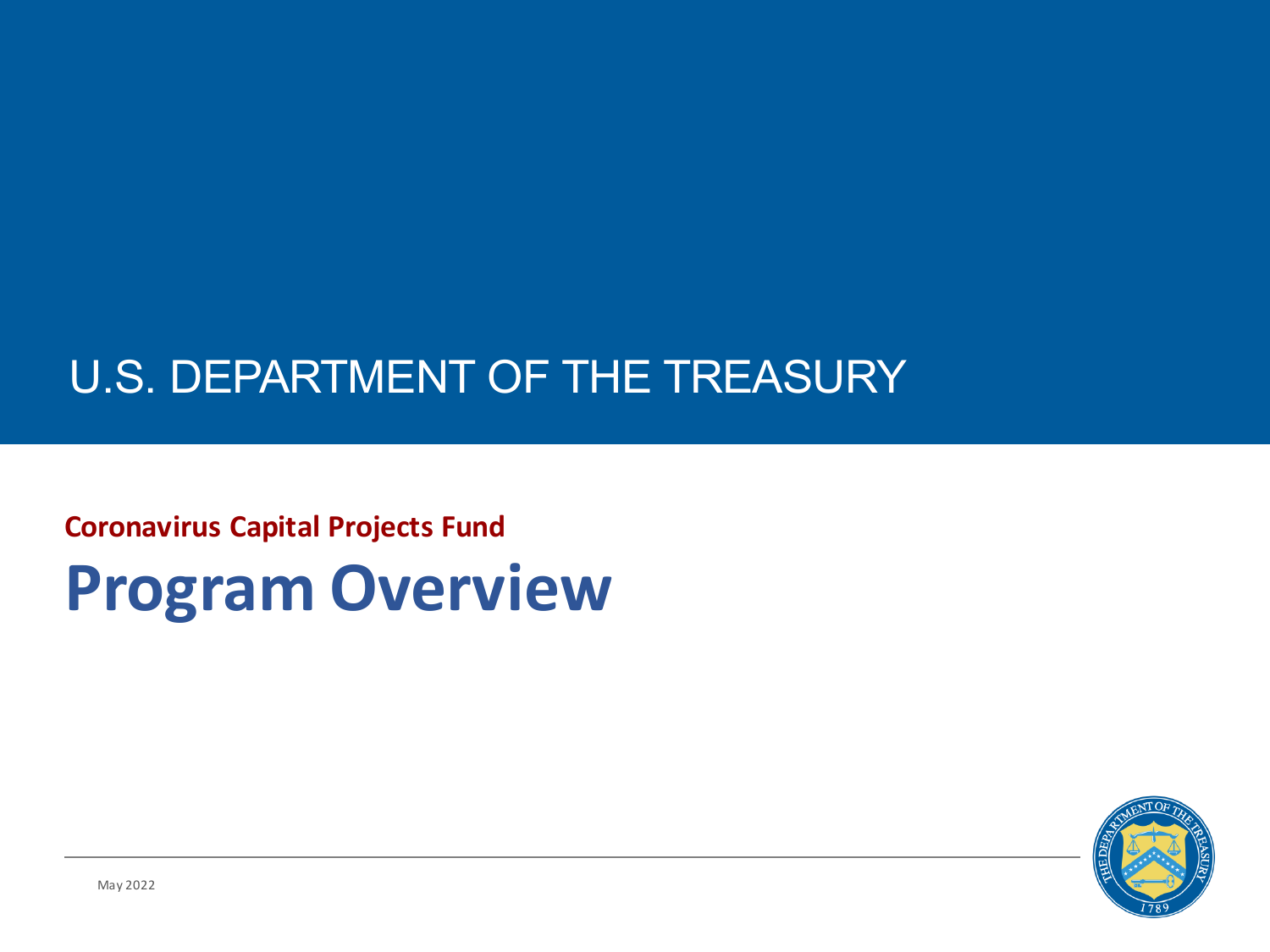### **CPF provides \$10B for states, territories, freely associated states, and Tribal governments to invest in capital projects**

| <b>Statute</b>                 | "\$10,000,000,000for making payments to States, territories, and Tribal governments to carry out<br>critical capital projects directly enabling work, education, and health monitoring, including remote options,<br>in response to the public health emergency with respect to the Coronavirus Disease (COVID-19)."                                            |                                                                                                                                                        |
|--------------------------------|-----------------------------------------------------------------------------------------------------------------------------------------------------------------------------------------------------------------------------------------------------------------------------------------------------------------------------------------------------------------|--------------------------------------------------------------------------------------------------------------------------------------------------------|
| <b>Objectives</b>              | • Directly support recovery from COVID-19 by strengthening and improving infrastructure, including<br>high-quality, affordable broadband, necessary for participation in work, education, and health<br>monitoring that will last beyond the pandemic.<br>• Enable investments in capital assets designed to address inequities in access to critical services. |                                                                                                                                                        |
| <b>Allocations</b>             | • States, District of Columbia, and Puerto Rico:<br>• Territories and Freely Associated States:<br>• Tribal Governments and the State of Hawaii:<br>(for Native Hawaiian programs)                                                                                                                                                                              | \$9.8 billion<br>\$100 million<br>\$100 million                                                                                                        |
| <b>Uses of</b><br><b>Funds</b> | <b>Recipients have flexibility</b> in selecting how to deploy CPF grant funding to address critical needs<br>identified within their communities. CPF guidance outlines the following eligible uses:<br><b>Broadband</b><br><b>Digital Connectivity</b><br><b>Technologies</b><br><b>Infrastructure</b>                                                         | $\checkmark$ $-$<br>$\checkmark$ $-$<br>$\checkmark =$<br><b>Multi-Purpose</b><br><b>Case-by-Case</b><br><b>Community Facilities</b><br><b>Reviews</b> |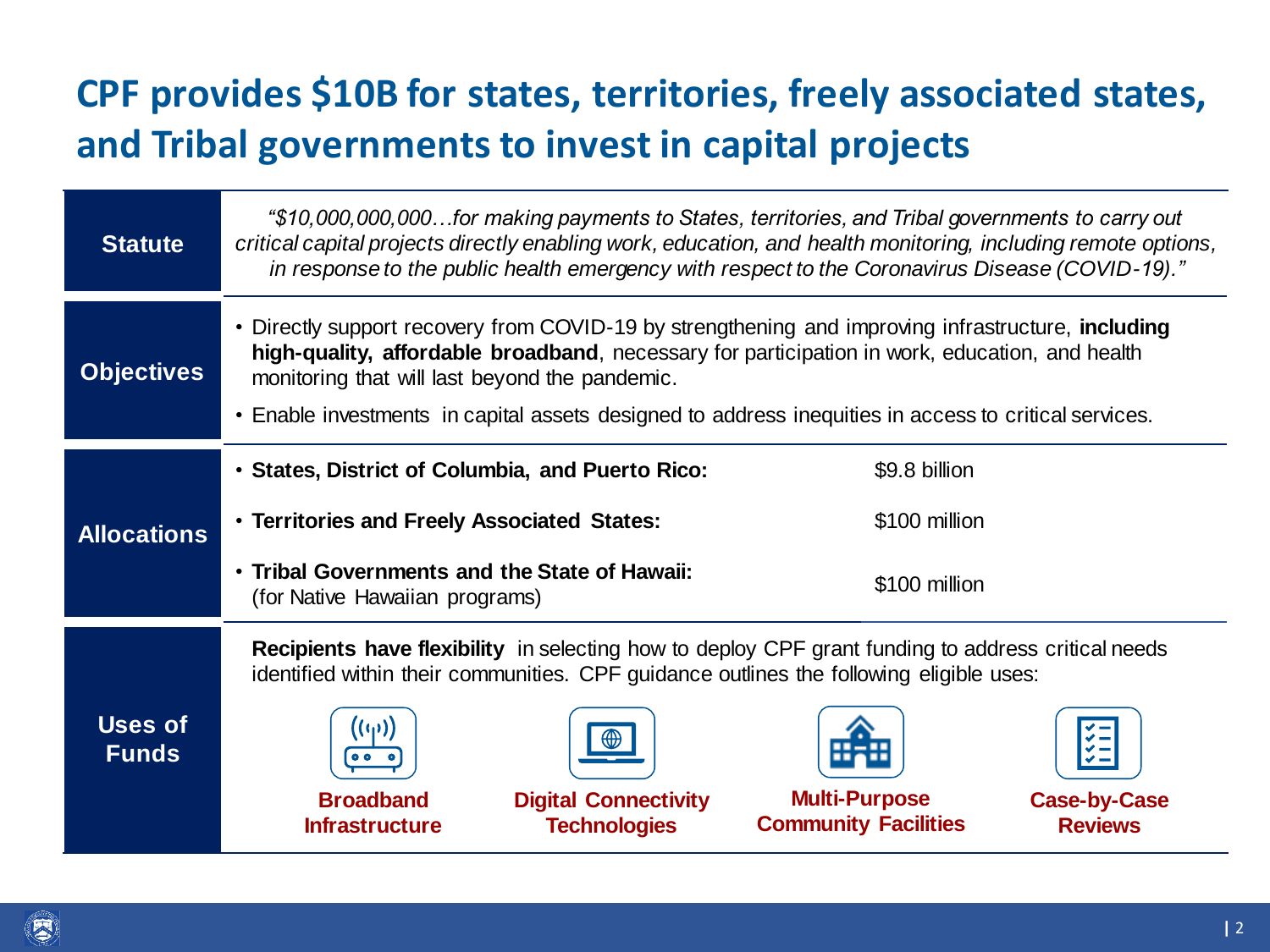#### **The CPF team is now reviewing and approving proposed uses of funds from all eligible applicants**



*Completed Milestones*